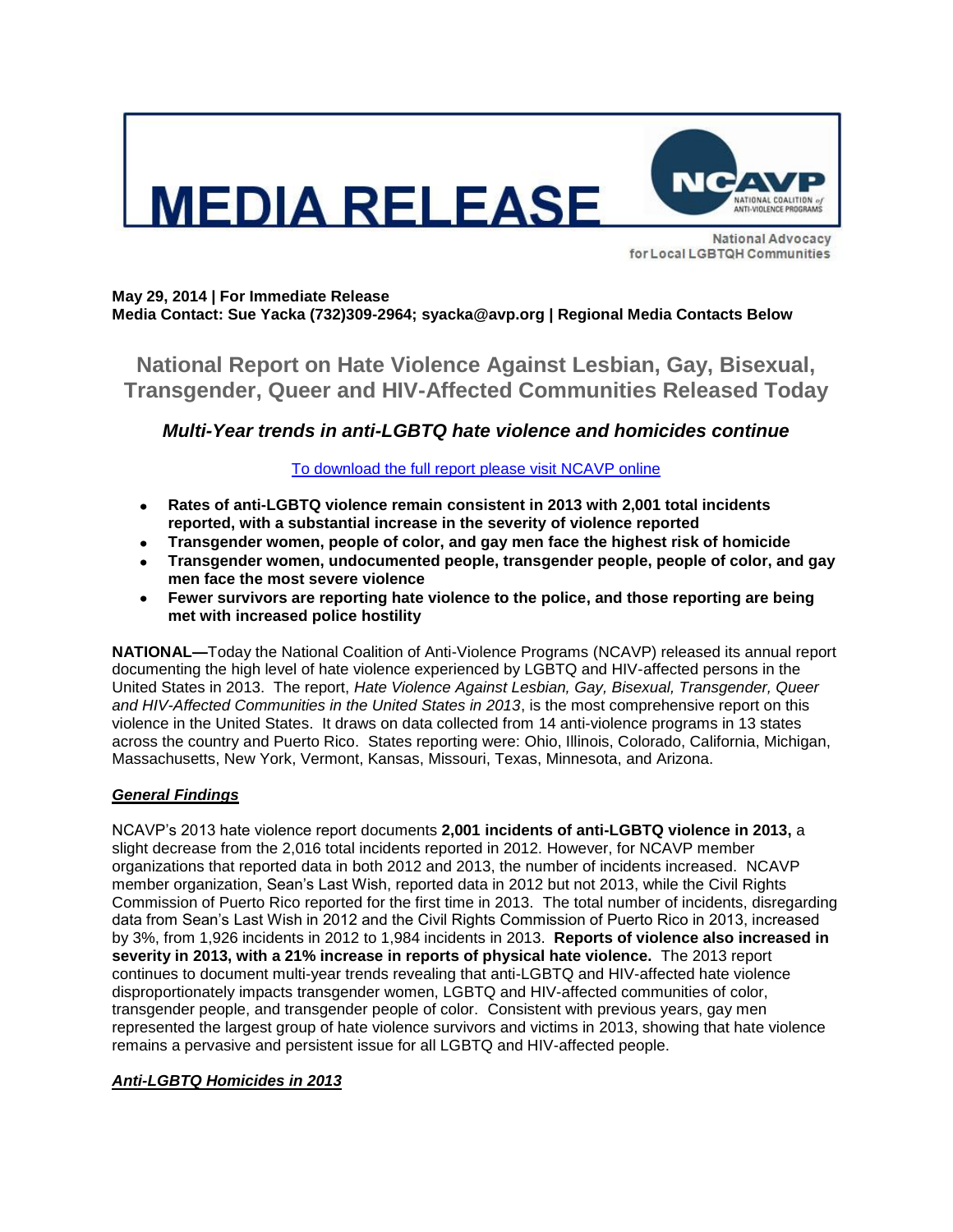In 2013, anti-LGBTQ and HIV-affected homicides decreased from 25 hate violence homicides in 2012, to 18 hate violence homicides in 2013. Despite this documented decrease, homicides for 2013 remain amongst the highest ever recorded by NCAVP. Additionally, for a fourth year in a row, NCAVP's findings reflect **a disproportionate impact of deadly violence for people of color, transgender women, transgender people of color, and gay men**:

- **Almost 90% of all homicide victims in 2013 were people of color**, yet LGBTQ and HIV-affected people of color only represented 55% of total survivors and victims. **The overwhelming majority of homicide victims, 78%, were Black and African American**, 11% of homicide victims were Latin@, and 11% of homicide victims were white.
- **Almost three-quarters (72%) of homicide victims were transgender women**, **and more than two-thirds (67%) of homicide victims were transgender women of color**, yet transgender survivors and victims only represent 13% of total reports to NCAVP.
- In 2013, **27.78% of homicide victims were men**, all of whom identified as gay.

"Here in New York City alone we saw three hate violence homicides in 2013, an unprecedented number. Islan Nettles was a transgender woman, Mark Carson identified as a gay man, Ever Orozco was killed because he was perceived to be gay, and all three victims were people of color," said Chanel Lopez, Hate Violence Counselor/Advocate at the New York City Anti-Violence Project. "These alarming national statistics - and even more so these tragic deaths - can no longer be ignored."

#### *Most Impacted Communities: Severity of Violence*

The 2013 report found LGBTQ undocumented people, transgender women, transgender people, people of color, and gay men were at risk for the most severe violence. "What emerges clearly in the findings of this year's report is that many of the people at risk for the most severe hate violence are at the intersection of multiple forms of oppression and discrimination including racism and citizenship status," said Aaron Eckhardt, Training and Technical Assistance Director at the Buckeye Region Anti-Violence Organization in Ohio. "Anti-LGBTQ hate violence can no longer be viewed in isolation from other forms of violence that our community members are experiencing based on their identities." The report found:

- Undocumented survivors were 3.5 times more likely to experience physical violence.
- Undocumented survivors were 2.0 times more likely to experience injury as a result of hate violence  $\bullet$ and 1.7 times more likely to require medical attention.
- LGBTQ and HIV-affected people of color were 1.7 times more likely to be injured and 2.0 times more likely to require medical attention as a result of hate violence.
- LGBTQ AND HIV-affected people of color were 1.5 times as likely to experience physical violence compared to white LGBTQ survivors.
- Gay men survivors were 1.4 times more likely to experience injury as a result of hate violence, and 1.7 times more likely to require medical attention.
- Transgender survivors were 1.4 times more likely to experience threats and intimidation.

## *LGBTQ Survivors and Police Interaction*

The 2013 report also documents a number of troubling findings related to the interaction of LGBTQ survivors of violence with police. Overall, **45% of survivors reported their incidents to the police, a decrease from 56% in 2012**. Of those survivors reporting to the police, **32% reported experiencing hostile attitudes from the police in 2013, a slight increase from 27% in 2012**. In 2013, 24% of hate violence incidents reported to the police were classified as bias crimes, a substantial decrease from 77% in 2012.

Of those reporting, transgender survivors were particularly likely to experience physical violence at the hands of the police. The report found that transgender survivors were **3.7 times more likely to experience police violence** compared to non-transgender survivors and **7 times more likely to**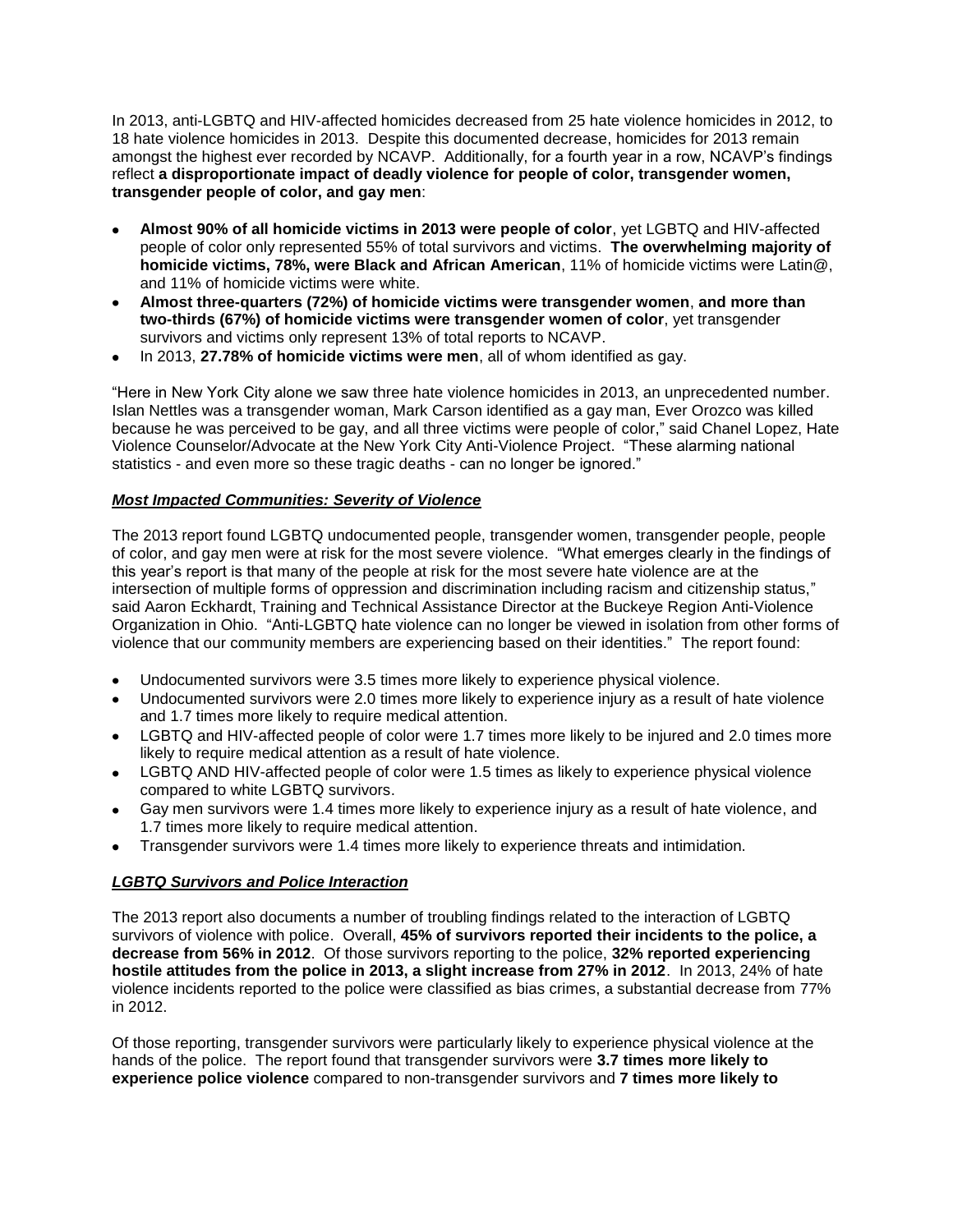**experience physical violence when interacting with the police** compared to non-transgender survivors. Additionally the report found that:

- Transgender people of color were 2.7 times more likely to experience police violence, and 6 times more likely to experience physical violence from the police compared to white cisgender survivors.
- Transgender women were 4 times more likely to experience police violence compared to overall survivors, and 6 times as likely to experience physical violence when interacting with the police compared to overall survivors.
- Transgender men were 1.6 times more likely to experience violence from the police, and 5.2 times more likely to experience physical violence perpetrated by the police.

"This year we are seeing fewer survivors reporting hate violence to the police, and those survivors are being met with increased hostility when they do report," said Christopher Argyros, the Project Manager for the Anti-Violence Project at the Los Angeles Gay and Lesbian Center in Los Angeles, California. "For some of our most impacted communities, especially transgender people and transgender people of color, the hostility and violence faced at the hands of the police is at an alarming level."

#### *Location of Anti-LGBTQ Hate Violence*

The 2013 report also included some important information regarding the locations in which anti-LGBTQ violence is taking place; **43% of hate violence incidents in 2013 occurred in private residences**. "What the person to person level data in this year's report is saying, is that we need to expand our collective notion of where anti-LGBTQ hate violence occurs," said Lynne Sprague, Director of Advocacy and Co-Executive Director at the Colorado Anti-Violence Program, in Denver Colorado. "For some, hate violence is still very much a public danger, something that happens in the streets, but for many, it is also happening in what we think of as safe spaces, especially private residences, workplaces and shelters." The report found that:

- LGBTQ and HIV-affected people of color were 1.7 times more likely to experience hate violence at the workplace when compared to other survivors.
- Latin@ survivors were 2.1 times more likely to experience hate violence incidents at the workplace.
- Lesbian survivors were 1.2 times more likely to experience sexual violence, and 1.8 times more likely to experience hate violence in the workplace.
- Transgender men were 1.5 times more likely to experience injuries as a result of hate violence and 4.3 times more likely to be the target of hate violence in shelters when compared with other survivors.
- Transgender people of color were 1.8 times more likely to experience hate violence in shelters.

#### *Recommendations*

NCAVP's report findings are a wakeup call; LGBTQ and HIV-affected people are facing extremely high levels of violence that need to be addressed as a priority in the United States. "This year's report makes it unequivocally clear that more must be done to stop this hate violence, and NCAVP's policy recommendations can serve as a road map," said Osman Ahmed, NCAVP Research and Education Coordinator at the New York City Anti-Violence Project. "We call on policymakers, advocates, and community members to be a part of the solutions that NCAVP recommends in the 2013 report." The report recommendations, expanded upon within the report, include:

- Ending the root causes of anti-LGBTQ and HIV-affected violence through ending poverty and anti-LGBTQ and HIV-affected discrimination.
- Ending the homophobic, transphobic, and biphobic culture that fuels violence.
- Ending police profiling and police violence against LGBTQ and HIV-affected people.
- Collecting data and expanding research on LGBTQ and HIV-affected communities overall, particularly data and research on LGBTQ and HIV-affected communities' experiences of violence.
- Increasing funding for LGBTQ and HIV-affected anti-violence support and prevention.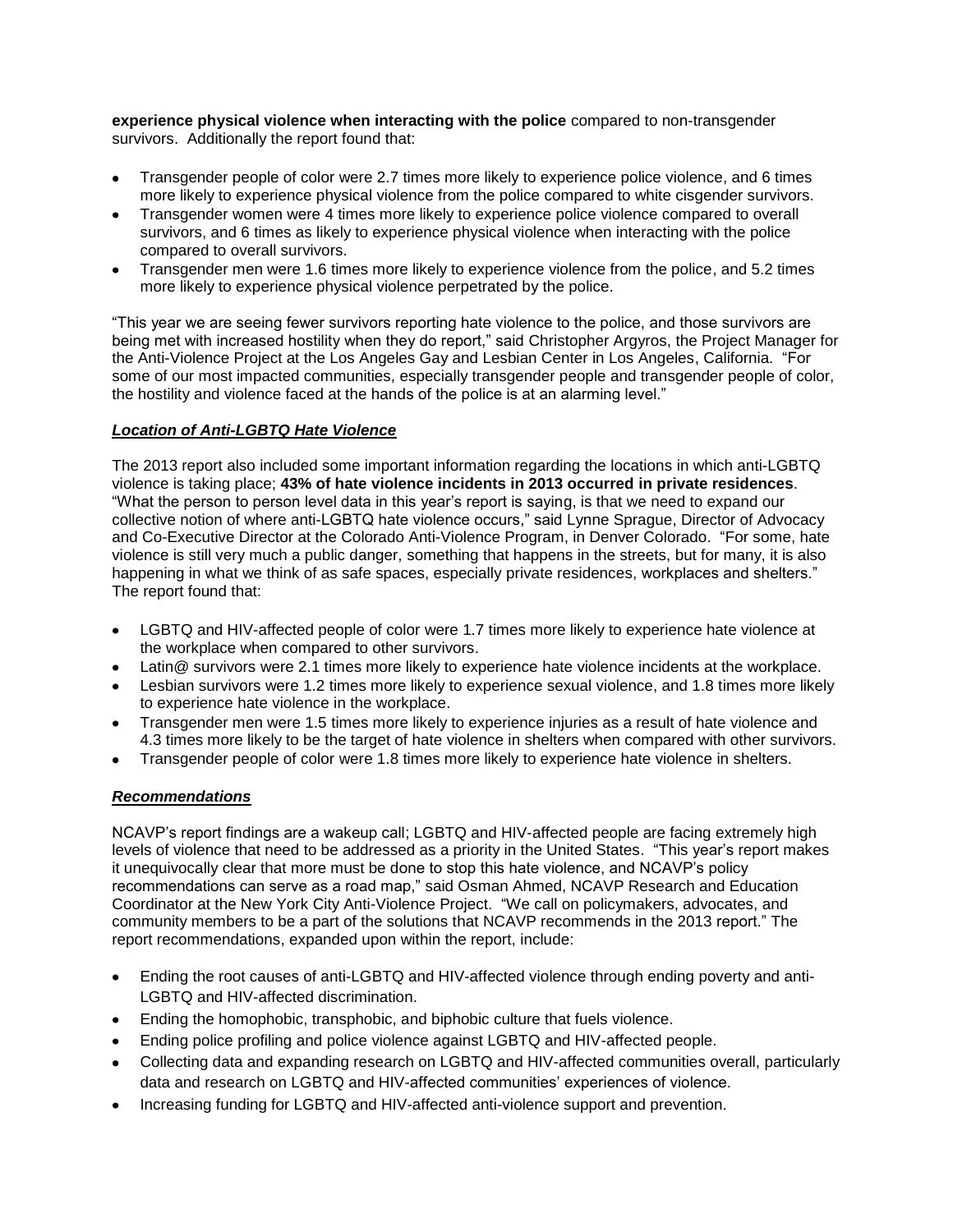*[NCAVP](http://www.avp.org/ncavp.htm) works to prevent, respond to, and end all forms of violence against and within lesbian, gay, bisexual, transgender, queer (LGBTQ) and HIV-affected communities. NCAVP is a national coalition of 47 local member programs and affiliate organizations in 24 states, Canada, and Washington DC, who create systemic and social change. We strive to increase power, safety, and resources through data analysis, policy advocacy, education, and technical assistance.* 

NCAVP is coordinated by the **New York City Anti-Violence Project** 

#### **REPORTING NCAVP MEMBER ORGANIZATIONS AND REGIONAL MEDIA CONTACTS**

ARIZONA [Wingspan Anti-Violence Programs](http://www.wingspan.org/) (Tucson, AZ) Contact: Patrick Farr, 520-624-1779 x119 pfarr@wingspan.org

CALIFORNIA [Community United Against Violence](http://www.cuav.org/) (San Francisco, CA) Contact: Maria Carolina Morales, (415) 777-5500 x319 carolina@cuav.org

[L.A. Gay & Lesbian Center](http://www.lagaycenter.org/site/PageServer?pagename=Anti_Violence_Project) (Los Angeles, CA) Contact: Christopher Argyros, (323) 860-3717 cargyros@lalgbtcenter.org

COLORADO [Colorado Anti-Violence Program](http://www.coavp.org/) (Denver, CO) Contact: Lynne Sprague, (303) 839-5204 lynne@coavp.org

ILLINOIS [Center on Halsted Anti-Violence Project](http://www.centeronhalsted.org/) (Chicago, IL) Contact: Jane Merrill, (773) 472-6469 x412 jmerrill@centeronhalsted.org

OHIO [Buckeye Region Anti-Violence Organization](http://www.bravo-ohio.org/) (Columbus, OH) Contact: Aaron Eckhardt, (614) 294-7867 aaron@bravo-ohio.org

**MASSACHUSETTS** [Fenway Community Health Violence Recovery Program](http://www.fenwayhealth.org/site/PageServer?pagename=FCHC_srv_services_violence) (Boston, MA) Contact: Cara Presley-Kimball, (617) 927-6266 CPresley-Kimball@fenwayhealth.org

MICHIGAN [Equality Michigan](http://www.equalitymi.org/) (Detroit, MI) Contact: Yvonne Siferd, (313) 537-7000 x112 yvonne@equalitymi.org

MINNESOTA [OutFront Minnesota](http://www.outfront.org/) (Minneapolis, MN) Contact: Rebecca Waggoner, (612) 384-1355 rwaggoner@outfront.org